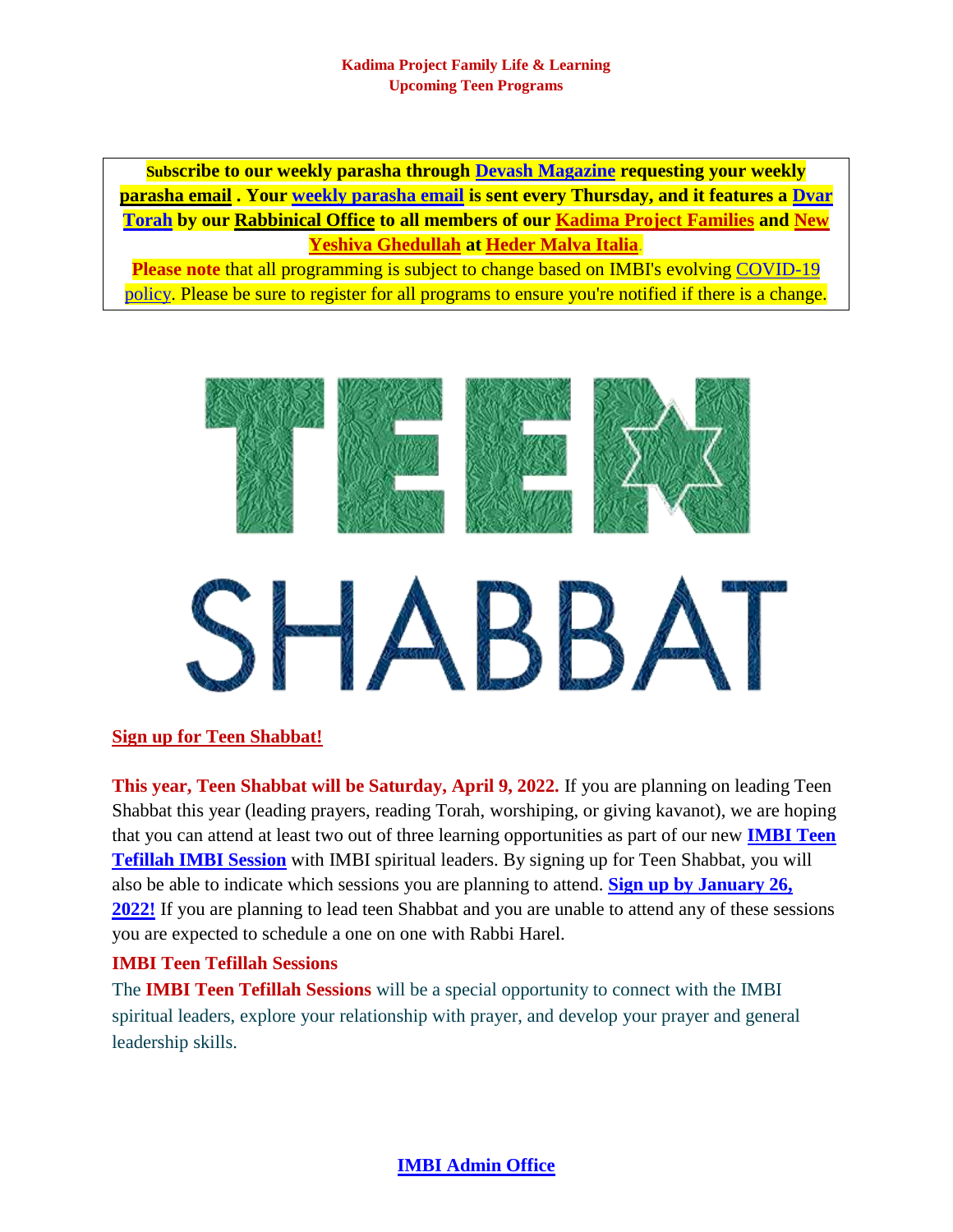#### **Kadima Project Family Life & Learning Upcoming Teen Programs**

### **The IMBI Teen Tefillah Sessions dates are**:

- **January 26, 2022 7:00-8:30PM**
- **February 9, 2022 7:00-8:30PM**
- **March 2, 2022 7:00-8:30PM**

# **Upcoming Events**

**[Jewish Community Support:](https://villageofhopejusticeministry.files.wordpress.com/2022/01/loaves-of-love-virtual-challah-bake-27-jan-2022-challa-d-amore-e-cottura-al-forno-della-challah-27-gennaio-2022.pdf) Loaves of Love**

Thursday, January 27 | 7:30-8:30PM | [Register Now](mailto:contact@machasheltikvah.org)

\_\_\_\_\_\_\_\_\_\_\_\_\_\_\_\_\_\_\_\_\_\_\_\_\_\_\_\_\_\_\_\_\_\_\_\_\_\_\_\_

**[Sponsored by Machaseh Shel Tikvah Volunteering Staff. Join us!](https://villageofhopejusticeministry.files.wordpress.com/2022/01/machaseh-shel-tikvah-giving-circle-circolo-delle-donazioni.pdf)**

## **[Join the IMBI Teen Worship team!](mailto:italianmessianicbibleinstitute@gmail.com)**

Wanna join a Worship Team? We're going to jam out and have a blast. This will be a space where we can all develop our skills of making music with others as we cover songs that we choose all together as well as learn to play the music of some teffilot and learn to play supportively. We will have opportunities to perform at some **teen events** as well as the opportunity to play at some of the family Shabbat morning "**Kulanu**" services. We will rehearse twice a month.

[Register Now](mailto:italianmessianicbibleinstitute@gmail.com)

**Kadima Project [Families: Virtual Erev Shabbat Services](mailto:contact@machasheltikvah.org)**

\_\_\_\_\_\_\_\_\_\_\_\_\_\_\_\_\_\_\_\_\_\_\_\_\_\_\_\_\_\_\_\_\_\_\_\_\_\_\_\_

\_\_\_\_\_\_\_\_\_\_\_\_\_\_\_\_\_\_\_\_\_\_\_\_\_\_\_\_\_\_\_\_\_\_\_\_\_\_\_\_\_

06:00 PM - 07:00 PM | [Join us](mailto:contact@machasheltikvah.org)

This Erev Shabbat experience for children and their families  $(3 - \text{age } 12)$  incorporates spirited prayer and singing as well as fun learning activities. Each session includes special learning components for both children and parents.